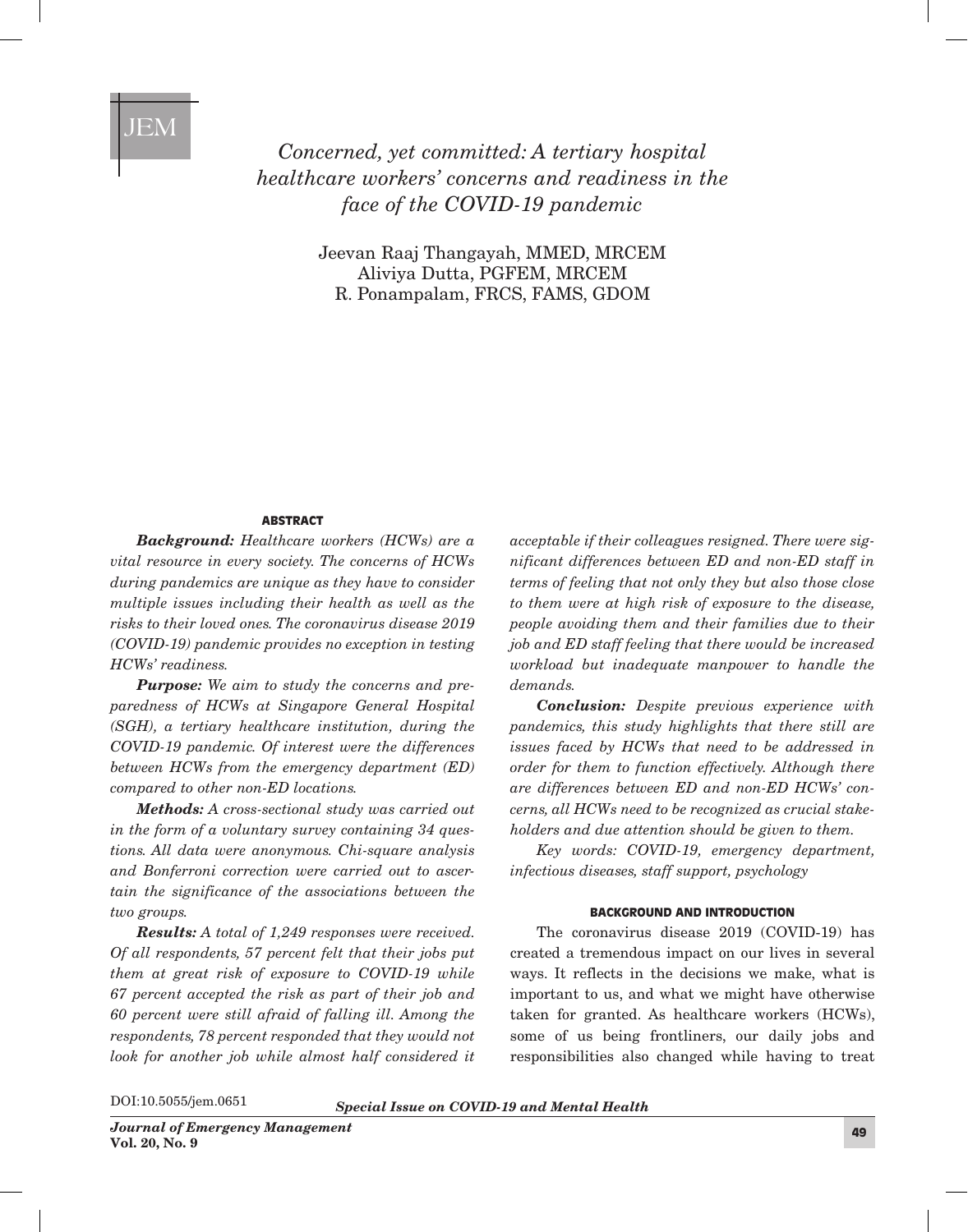and care for patients amid the COVID-19 pandemic. We face considerable mental and physical stress every day caring for COVID-19 patients while having to abide by constantly evolving protocols. Singapore's experience with infectious disease outbreaks (DOs) in the past 2 decades includes severe acute respiratory syndrome (SARS) in 2003, H1N1 in 2009, and Middle East respiratory syndrome (MERS). Studies<sup>1,2</sup> regarding the influenza pandemic have noted gaps in hospital employees' willingness to respond and suggest that this could be improved upon with active engagement of employees, empowering them with relevant training, holistic care of their welfare, and enhancing risk communications.

Although lessons have been learnt and positive changes made as a result of previous encounters with DOs, the impact of DOs on every HCW may not be fully understood. The mental, physical, and emotional challenges that HCWs experience during times of crisis can affect their well-being and even their career decisions. Studies done locally in the past decade on the Avian Influenza pandemic<sup>3,4</sup> showed that HCWs in both tertiary and primary care clinics as well as community and tertiary hospitals were prepared and willing to respond despite concerns of threats to personal safety and being ostracized by the public. This contemporary study during the COVID-19 pandemic provides a more contextualized perspective to the concerns of HCWs and its psychological impact could potentially affect their performance. We aim to identify the personal and work-related factors that are important to HCWs at Singapore General Hospital (SGH), their preparedness for an infectious DO, and in particular, compare staff working in the emergency department (ED) with non-ED departments. SGH is the oldest and largest tertiary hospital in Singapore with an inpatient bed capacity of 1,785 beds and an approximate staff strength of 10,000.

## METHODS AND MATERIALS

In this cross-sectional study, we sent out an online anonymous survey using a Google forms link to all SGH staff via key personnel in respective departments

using work email addresses obtained via our hospital's communications department. The survey questions were modelled after a locally conducted survey that was previously carried out on the effect of SARS on HCWs.5 This tool was selected as it has been utilized and validated in several other settings.<sup>3,4,6,7</sup> Participation was voluntary. Data collection was performed from June 2020 to October 2020. Effort was taken to ensure that only a single response was able to be submitted from each email address. In our survey, there were nine general questions on sociodemographic factors and 25 questions on HCWs' concerns, perceptions, and preparedness with regard to the COVID-19 pandemic. We wanted to identify the concerns and level of preparedness among HCWs and whether there were any differences between ED and non-ED staff. ED and non-ED staff were identified by the question on work location. Chi-square analysis was used to analyze the data, with Bonferroni correction of the threshold p-value to ascertain the statistical significance of the associations  $(adjusted p-value = 0.00016)$ . The study was approved by the SingHealth Centralised Institutional Review Board (CIRB).

## *Patient and public involvement statement*

Neither patients nor the public was involved in our study.

## RESULTS

We received a total of 1,249 responses. Respondents' characteristics are presented in Table 1. The median age range of respondents was 31–40 years and 78 percent were females. Of the respondents, 43 percent were nurses and 15 percent were doctors. Only 38 percent of the respondents were involved in previous pandemics, 23 percent worked in the ED (Figure 1), and 46 percent of the respondents had worked for 10 years or more in the hospital.

## *Overall respondents*

Table 2 presents the summary of the chi-square analysis of HCWs' concerns by ED and non-ED staff. Of the HCWs that participated, 57 percent felt that their jobs would put them at great risk of exposure to COVID-19 and 60 percent were afraid

*Special Issue on COVID-19 and Mental Health*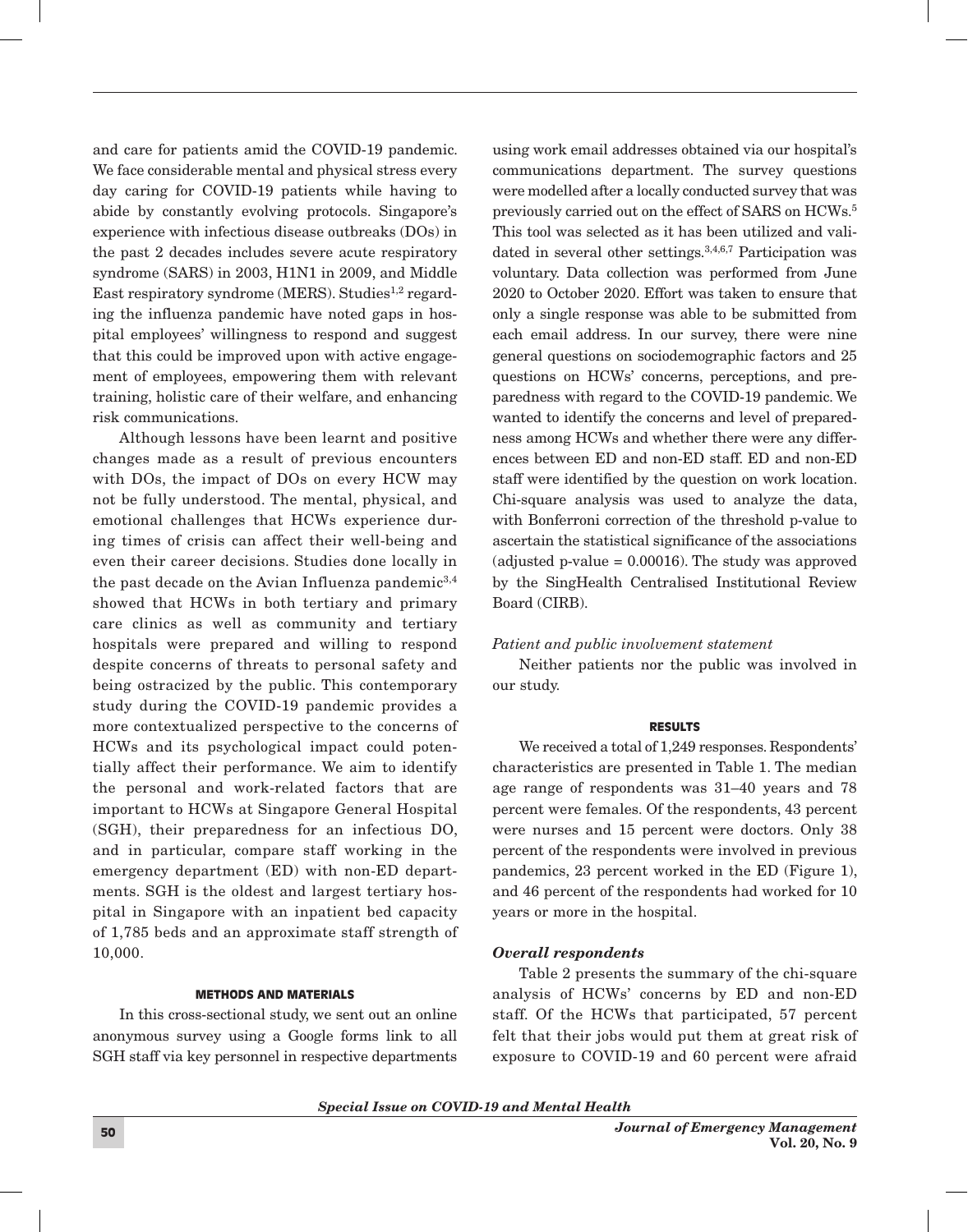| Table 1. Sociodemographic characteristics of HCWs by ED and non-ED staff |                                           |                          |                             |          |  |
|--------------------------------------------------------------------------|-------------------------------------------|--------------------------|-----------------------------|----------|--|
|                                                                          | All participants<br>$n = 1,249$ (percent) | ED staff<br>n (percent)  | Non-ED staff<br>n (percent) | $\chi^2$ |  |
| Age range                                                                | 6.61                                      |                          |                             |          |  |
| <30 years                                                                | 361 (29)                                  | 93 (33)                  | 268 (27)                    |          |  |
| 31-40 years                                                              | 433 (35)                                  | 106 (37)                 | 327 (34)                    |          |  |
| 41-50 years                                                              | 213 (17)                                  | 42 (15)                  | 171 (18)                    |          |  |
| 51-60 years                                                              | 152 (12)                                  | 27(9)                    | 125(13)                     |          |  |
| >61 years                                                                | 90(7)                                     | 17(6)                    | 73 (8)                      |          |  |
| Gender                                                                   |                                           |                          |                             | 48.58**  |  |
| Female                                                                   | 969 (78)                                  | 178 (62)                 | 791 (82)                    |          |  |
| Male                                                                     | 280 (23)                                  | 107 (38)                 | 173 (18)                    |          |  |
| <b>Highest education</b>                                                 |                                           |                          |                             | 15.96*   |  |
| Less than bachelor's degree                                              | 339 (27)                                  | 67 (24)                  | 272 (28)                    |          |  |
| Degree                                                                   | 601 (48)                                  | 166 (58)                 | 435 (45)                    |          |  |
| Postgraduate degree                                                      | 309 (25)                                  | 52 (18)                  | 257 (27)                    |          |  |
| <b>Marital status</b>                                                    |                                           |                          |                             | 0.20     |  |
| Single                                                                   | 562 (45)                                  | 125 (44)                 | 437 (45)                    |          |  |
| Married                                                                  | 687 (55)                                  | 160 (56)                 | 527 (55)                    |          |  |
| Dependents                                                               |                                           |                          | 1.37                        |          |  |
| No                                                                       | 450 (36)                                  | 111(39)                  | 339 (35)                    |          |  |
| Yes                                                                      | 799 (64)                                  | 174 (61)                 | 625 (65)                    |          |  |
| Duration of service                                                      |                                           |                          |                             | 16.86*   |  |
| <5 years                                                                 | 303 (24)                                  | 57 (20)                  | 246 (26)                    |          |  |
| 5-10 years                                                               | 373 (30)                                  | 97 (34)                  | 276 (29)                    |          |  |
| 10-20 years                                                              | 341 (27)                                  | 95 (33)                  | 246 (26)                    |          |  |
| >20 years                                                                | 232 (19)                                  | 36 (13)                  | 196 (20)                    |          |  |
| Past pandemic experience                                                 | 0.01                                      |                          |                             |          |  |
| No                                                                       | 778 (63)                                  | 178 (62)                 | 600 (62)                    |          |  |
| Yes                                                                      | 471 (38)                                  | 107 (38)                 | 364 (38)                    |          |  |
| Work location                                                            |                                           |                          |                             | 1249**   |  |
| ED                                                                       | 285 (23)                                  | 285 (100)                |                             |          |  |
| Inpatient wards                                                          | 398 (32)                                  |                          | 398 (41)                    |          |  |
| Operating theatres                                                       | 99 (8)                                    |                          | 99 (10)                     |          |  |
| Outpatient clinical services                                             | 98 (8)                                    |                          | 98 (10)                     |          |  |
| Outpatient nonclinical services                                          | 231 (19)                                  | $\overline{\phantom{a}}$ | 231 (24)                    |          |  |
| Specialist outpatient clinics                                            | 138 (11)                                  |                          | 138 (14)                    |          |  |
| Occupation                                                               |                                           |                          | 164.75**                    |          |  |
| Admin                                                                    | 198 (16)                                  | 5(2)                     | 193 (20)                    |          |  |
| Allied health                                                            | 302 (24)                                  | 18(6)                    | 284 (29)                    |          |  |
| Ancillary                                                                | 34 (3)                                    | 8 (3)                    | 26(3)                       |          |  |
| Medical                                                                  | 184 (15)                                  | 75 (26)                  | 108 (11)                    |          |  |
| Nurse                                                                    | 532 (43)                                  | 179 (63)                 | 353 (37)                    |          |  |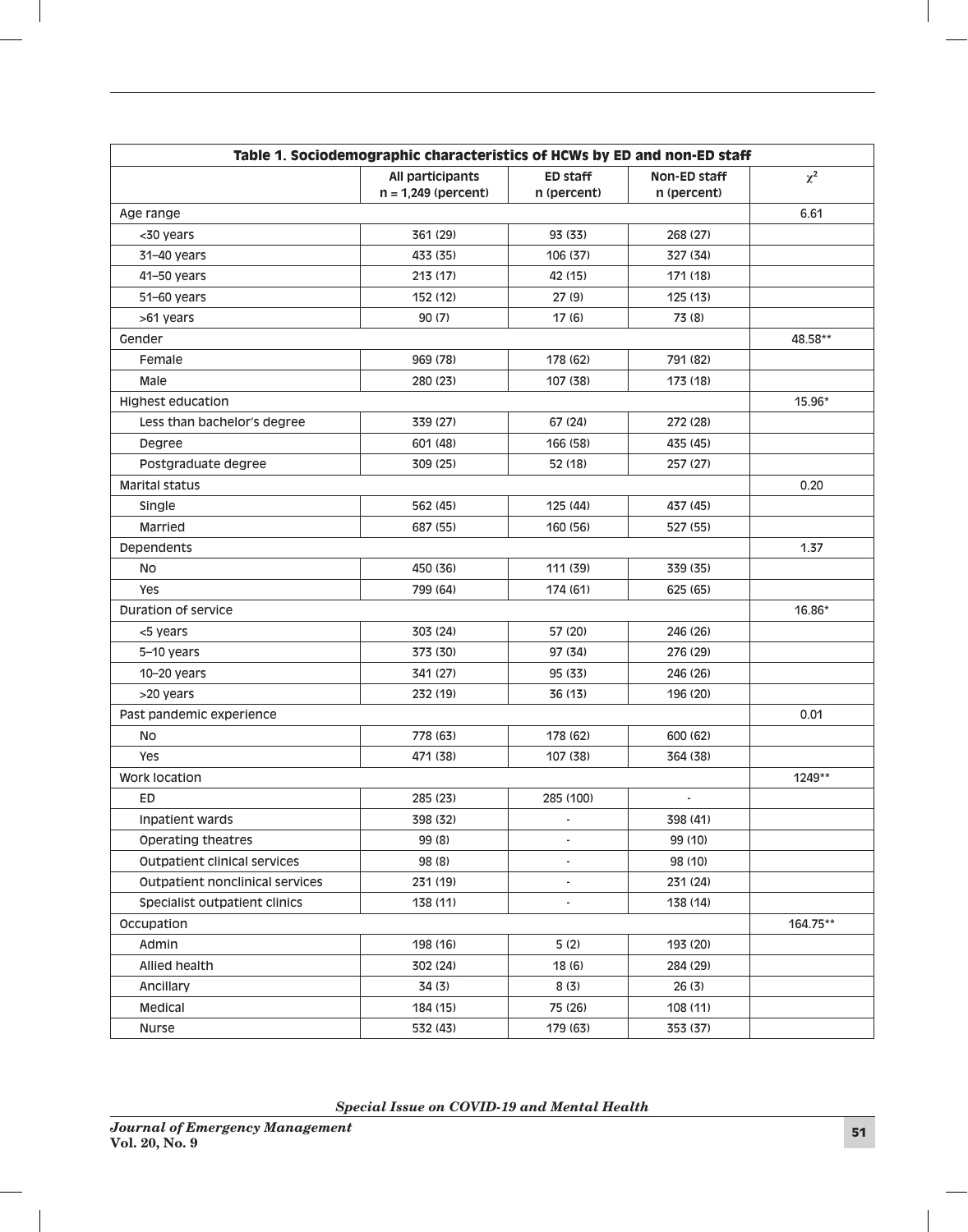| Table 1. Sociodemographic characteristics of HCWs by ED and non-ED staff (continued) |                                           |                         |                             |          |  |
|--------------------------------------------------------------------------------------|-------------------------------------------|-------------------------|-----------------------------|----------|--|
|                                                                                      | All participants<br>$n = 1,249$ (percent) | ED staff<br>n (percent) | Non-ED staff<br>n (percent) | $\chi^2$ |  |
| Doctor designation                                                                   |                                           |                         |                             |          |  |
| <b>Medical officer</b>                                                               | 52(4)                                     | 30 (11)                 | 22(2)                       |          |  |
| Registrars                                                                           | 35(3)                                     | 22(8)                   | 13(1)                       |          |  |
| <b>Specialists</b>                                                                   | 97(8)                                     | 23(8)                   | 74 (8)                      |          |  |
| Not applicable                                                                       | 1,065 (86)                                | 210 (74)                | 855 (89)                    |          |  |
| Nurse designation                                                                    |                                           |                         |                             |          |  |
| Enrolled nurse and principal<br>enrolled nurse                                       | 58 (5)                                    | 11(4)                   | 47 (5)                      |          |  |
| Staff nurse and senior staff nurse                                                   | 341 (28)                                  | 140 (49)                | 201 (21)                    |          |  |
| Resident nurse and above                                                             | 131(11)                                   | 28 (10)                 | 103(11)                     |          |  |
| Not applicable                                                                       | 719 (58)                                  | 106 (37)                | 613 (64)                    |          |  |



Figure 1. Work location. Majority of HCWs enrolled in the survey were from inpatient wards (32 percent) followed by the outpatient clinics or services (30 percent) and the ED (23 percent).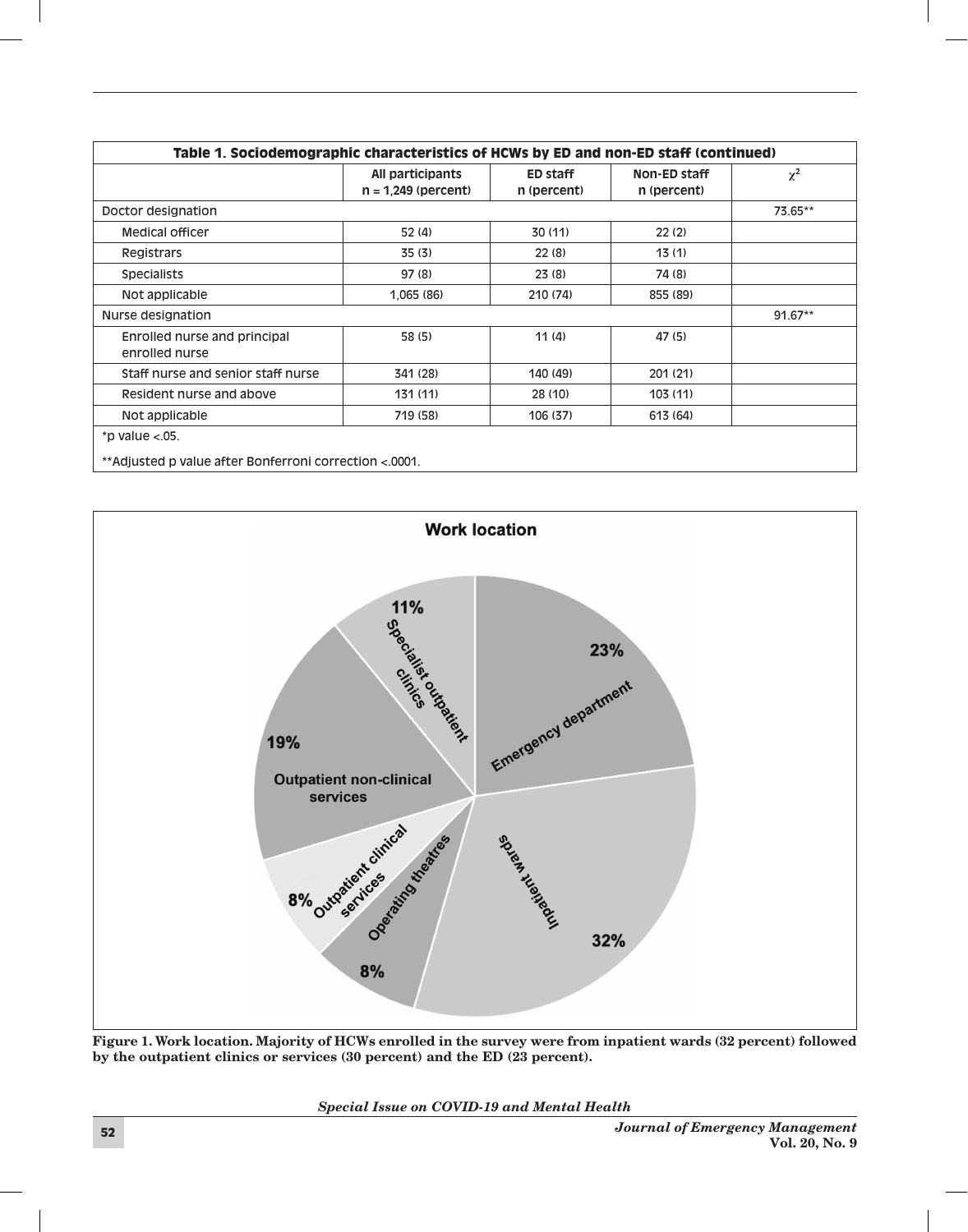| Table 2. Summary of chi-square analysis for ED staff and<br>non-ED staff concerns regarding the COVID-19 pandemic |                                                                                    |                                           |                                |                                |          |
|-------------------------------------------------------------------------------------------------------------------|------------------------------------------------------------------------------------|-------------------------------------------|--------------------------------|--------------------------------|----------|
|                                                                                                                   |                                                                                    | All participants<br>$n = 1,249$ (percent) | <b>ED staff</b><br>n (percent) | Non-ED<br>staff<br>n (percent) | $\chi^2$ |
| 1                                                                                                                 | I feel my job would put me at great risk of exposure to<br>COVID-19                |                                           |                                |                                | 76.57**  |
|                                                                                                                   | Strongly agree/agree                                                               | 715 (57)                                  | 226 (79)                       | 489 (51)                       |          |
|                                                                                                                   | <b>Neutral</b>                                                                     | 361 (29)                                  | 48 (17)                        | 313 (32)                       |          |
|                                                                                                                   | Strongly disagree/disagree                                                         | 173 (14)                                  | 11(4)                          | 162 (17)                       |          |
| $\overline{2}$                                                                                                    | I am afraid of falling ill with COVID-19 virus                                     |                                           |                                |                                | $11.75*$ |
|                                                                                                                   | Strongly agree/agree                                                               | 745 (60)                                  | 167 (59)                       | 578 (60)                       |          |
|                                                                                                                   | Neutral                                                                            | 323 (26)                                  | 91 (32)                        | 232 (24)                       |          |
|                                                                                                                   | Strongly disagree/disagree                                                         | 181 (15)                                  | 27 (9)                         | 154 (16)                       |          |
| $\overline{3}$                                                                                                    | I should not be looking after COVID-19 patients                                    |                                           |                                |                                | $13.13*$ |
|                                                                                                                   | Strongly agree/agree                                                               | 116 (10)                                  | 15(5)                          | 101 (10)                       |          |
|                                                                                                                   | Neutral                                                                            | 388 (31)                                  | 76 (27)                        | 312 (32)                       |          |
|                                                                                                                   | Strongly disagree/disagree                                                         | 745 (60)                                  | 194 (68)                       | 551 (57)                       |          |
| 4                                                                                                                 | The risk I am exposed to is not acceptable                                         |                                           |                                |                                | $13.10*$ |
|                                                                                                                   | Strongly agree/agree                                                               | 82(7)                                     | 32 (11)                        | 50 (5)                         |          |
|                                                                                                                   | Neutral                                                                            | 468 (38)                                  | 102 (36)                       | 366 (38)                       |          |
|                                                                                                                   | Strongly disagree/disagree                                                         | 699 (56)                                  | 151 (53)                       | 548 (57)                       |          |
| 5                                                                                                                 | I accept that the risk of contracting COVID-19 is part of<br>my job                |                                           |                                |                                | $11.36*$ |
|                                                                                                                   | Strongly agree/agree                                                               | 837 (67)                                  | 214 (75)                       | 623 (65)                       |          |
|                                                                                                                   | <b>Neutral</b>                                                                     | 260 (21)                                  | 42 (15)                        | 218 (23)                       |          |
|                                                                                                                   | Strongly disagree/disagree                                                         | 152 (12)                                  | 29 (10)                        | 123(13)                        |          |
| 6                                                                                                                 | I might look for another job as my current job is too risky                        |                                           |                                |                                | 2.67     |
|                                                                                                                   | Strongly agree/agree                                                               | 47(4)                                     | 9(3)                           | 38 (4)                         |          |
|                                                                                                                   | <b>Neutral</b>                                                                     | 228 (19)                                  | 61 (21)                        | 167 (17)                       |          |
|                                                                                                                   | Strongly disagree/disagree                                                         | 974 (78)                                  | 215 (75)                       | 759 (79)                       |          |
| $\overline{7}$                                                                                                    | It is acceptable if my colleagues resign because of fear                           |                                           |                                |                                | $9.78*$  |
|                                                                                                                   | Strongly agree/agree                                                               | 591 (48)                                  | 129 (45)                       | 462 (48)                       |          |
|                                                                                                                   | Neutral                                                                            | 428 (35)                                  | 117(41)                        | 311 (32)                       |          |
|                                                                                                                   | Strongly disagree/disagree                                                         | 230 (19)                                  | 39 (14)                        | 191 (20)                       |          |
| 8                                                                                                                 | I am confident my employer will look after my needs if I<br>fall ill with COVID-19 |                                           |                                |                                | 2.68     |
|                                                                                                                   | Strongly agree/agree                                                               | 898 (72)                                  | 194 (68)                       | 704 (73)                       |          |
|                                                                                                                   | Neutral                                                                            | 267 (22)                                  | 69 (24)                        | 198 (21)                       |          |
|                                                                                                                   | Strongly disagree/disagree                                                         | 84 (7)                                    | 22(8)                          | 62(6)                          |          |
| 9                                                                                                                 | People close to me would be at high risk of contracting<br>COVID-19                |                                           |                                |                                | 38.71**  |
|                                                                                                                   | Strongly agree/agree                                                               | 637 (51)                                  | 189 (66)                       | 448 (46)                       |          |
|                                                                                                                   | Neutral                                                                            | 355 (29)                                  | 66 (23)                        | 289 (30)                       |          |
|                                                                                                                   | Strongly disagree/disagree                                                         | 257 (21)                                  | 30 (11)                        | 227 (24)                       |          |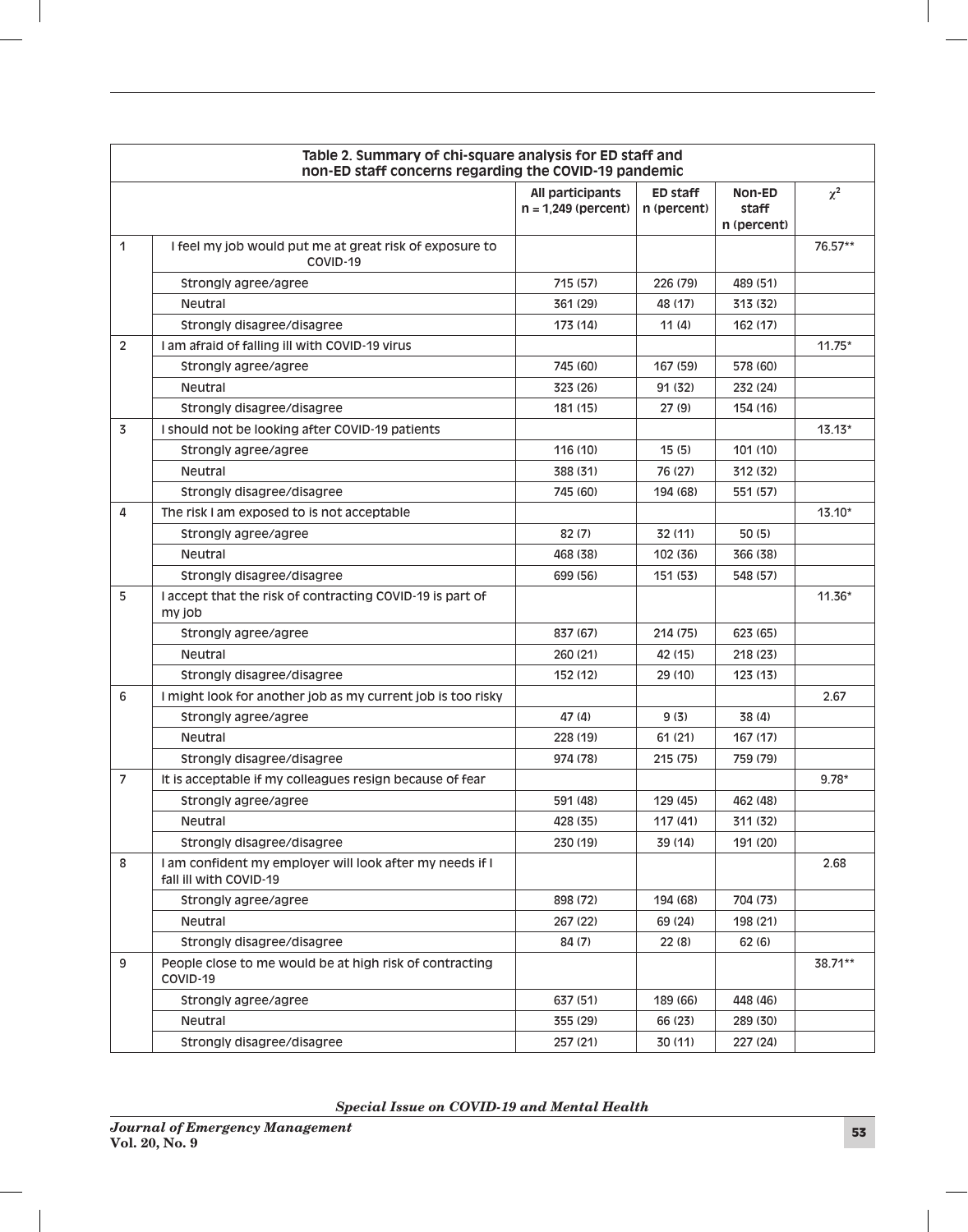| Table 2. Summary of chi-square analysis for ED staff and non-ED<br>staff concerns regarding the COVID-19 pandemic (continued) |                                                                                       |                                           |                                |                                |           |
|-------------------------------------------------------------------------------------------------------------------------------|---------------------------------------------------------------------------------------|-------------------------------------------|--------------------------------|--------------------------------|-----------|
|                                                                                                                               |                                                                                       | All participants<br>$n = 1,249$ (percent) | <b>ED staff</b><br>n (percent) | Non-ED<br>staff<br>n (percent) | $\chi^2$  |
| 10                                                                                                                            | I would be concerned for my family                                                    |                                           |                                |                                | $10.11*$  |
|                                                                                                                               | Strongly agree/agree                                                                  | 1077 (86)                                 | 262 (92)                       | 815 (85)                       |           |
|                                                                                                                               | <b>Neutral</b>                                                                        | 126 (10)                                  | 17(6)                          | 109(11)                        |           |
|                                                                                                                               | Strongly disagree/disagree                                                            | 46 (4)                                    | 6(2)                           | 40 (4)                         |           |
| 11                                                                                                                            | I would be concerned for my pet(s)                                                    |                                           |                                |                                | $12.44*$  |
|                                                                                                                               | Strongly agree/agree                                                                  | 224 (18)                                  | 53 (19)                        | 171 (18)                       |           |
|                                                                                                                               | <b>Neutral</b>                                                                        | 187 (15)                                  | 60 (21)                        | 127(13)                        |           |
|                                                                                                                               | Strongly disagree/disagree                                                            | 78 (6)                                    | 13(5)                          | 65 (7)                         |           |
|                                                                                                                               | Unsure/not applicable                                                                 | 760 (61)                                  | 159 (56)                       | 601 (62)                       |           |
| 12                                                                                                                            | People would avoid me because of my job                                               |                                           |                                |                                | $19.03**$ |
|                                                                                                                               | Strongly agree/agree                                                                  | 457 (37)                                  | 128 (45)                       | 329 (34)                       |           |
|                                                                                                                               | <b>Neutral</b>                                                                        | 360 (29)                                  | 88 (31)                        | 272 (28)                       |           |
|                                                                                                                               | Strongly disagree/disagree                                                            | 432 (35)                                  | 69 (24)                        | 363 (38)                       |           |
| 13                                                                                                                            | People would avoid my family members because of my<br>job                             |                                           |                                |                                | 27.44**   |
|                                                                                                                               | Strongly agree/agree                                                                  | 290 (23)                                  | 97 (34)                        | 193 (20)                       |           |
|                                                                                                                               | <b>Neutral</b>                                                                        | 346 (28)                                  | 79 (28)                        | 267 (28)                       |           |
|                                                                                                                               | Strongly disagree/disagree                                                            | 613 (49)                                  | 109 (38)                       | 504 (52)                       |           |
| 14                                                                                                                            | I would avoid telling people about my job                                             |                                           |                                |                                | 3.20      |
|                                                                                                                               | Strongly agree/agree                                                                  | 195 (16)                                  | 43 (15)                        | 152 (16)                       |           |
|                                                                                                                               | <b>Neutral</b>                                                                        | 268 (22)                                  | 72 (25)                        | 196 (20)                       |           |
|                                                                                                                               | Strongly disagree/disagree                                                            | 786 (63)                                  | 170 (60)                       | 616 (64)                       |           |
| 15                                                                                                                            | I believe there are adequate staff at my workplace to<br>handle the increased demands |                                           |                                |                                | $31.34**$ |
|                                                                                                                               | Strongly agree/agree                                                                  | 347 (28)                                  | 47 (16)                        | 300 (31)                       |           |
|                                                                                                                               | <b>Neutral</b>                                                                        | 314 (25)                                  | 66 (23)                        | 248 (26)                       |           |
|                                                                                                                               | Strongly disagree/disagree                                                            | 588 (47)                                  | 172 (60)                       | 416 (43)                       |           |
| 16                                                                                                                            | I would be more stressed at work                                                      |                                           |                                |                                | 0.84      |
|                                                                                                                               | Strongly agree/agree                                                                  | 667 (54)                                  | 149 (52)                       | 518 (54)                       |           |
|                                                                                                                               | Neutral                                                                               | 377 (30)                                  | 92 (32)                        | 285 (30)                       |           |
|                                                                                                                               | Strongly disagree/disagree                                                            | 205 (17)                                  | 44 (15)                        | 161 (17)                       |           |
| 17                                                                                                                            | There would be more conflict among staff at work                                      |                                           |                                |                                | 2.02      |
|                                                                                                                               | Strongly agree/agree                                                                  | 454 (37)                                  | 96 (34)                        | 358 (37)                       |           |
|                                                                                                                               | Neutral                                                                               | 393 (32)                                  | 99 (35)                        | 294 (30)                       |           |
|                                                                                                                               | Strongly disagree/disagree                                                            | 402 (32)                                  | 90 (32)                        | 312 (32)                       |           |
| 18                                                                                                                            | I would have an increased workload                                                    |                                           |                                |                                | $17.57**$ |
|                                                                                                                               | Strongly agree/agree                                                                  | 857 (69)                                  | 222 (78)                       | 635 (66)                       |           |
|                                                                                                                               | Neutral                                                                               | 285 (23)                                  | 52 (18)                        | 233 (24)                       |           |
|                                                                                                                               | Strongly disagree/disagree                                                            | 107 (9)                                   | 11(4)                          | 96 (10)                        |           |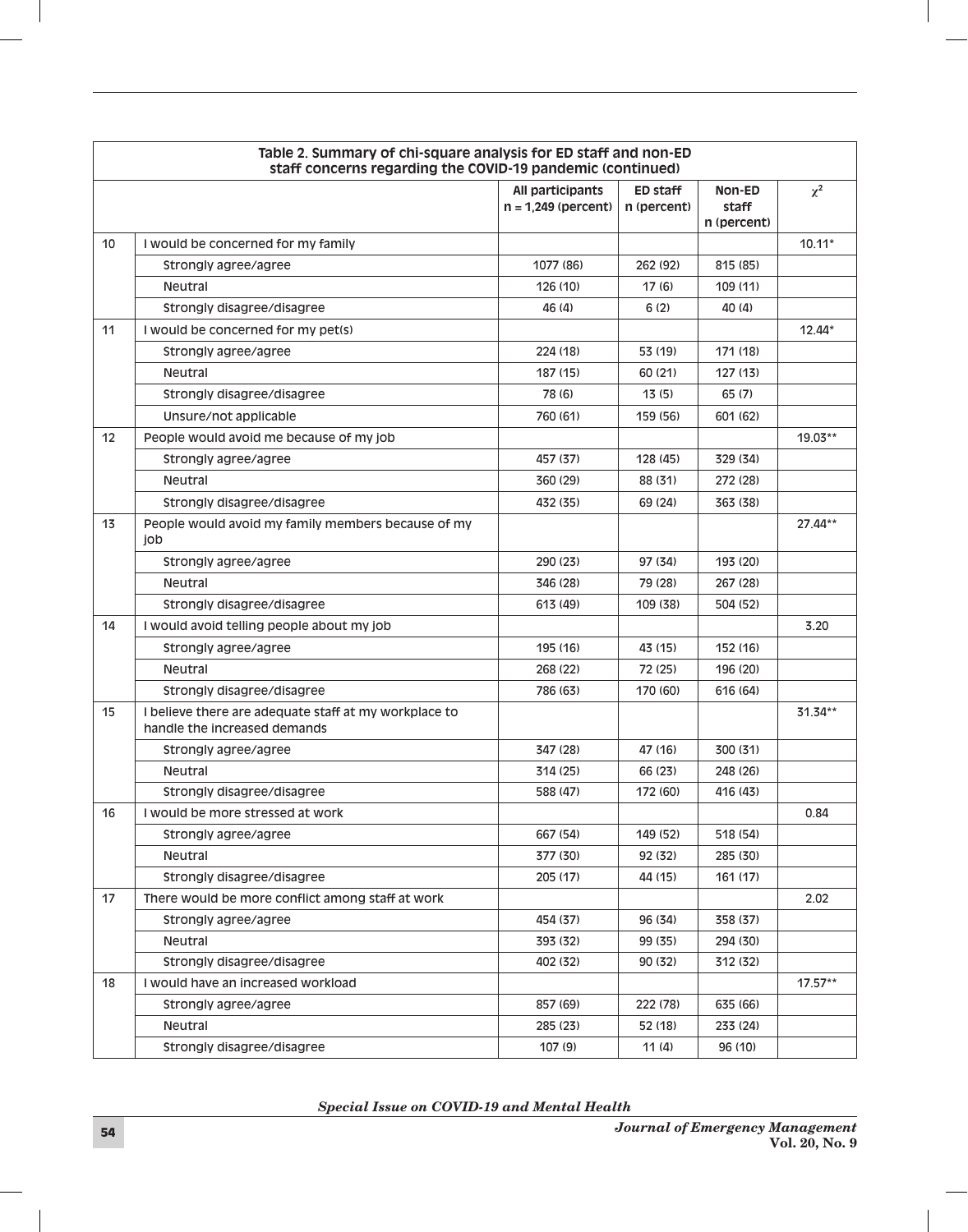| Table 2. Summary of chi-square analysis for ED staff and non-ED<br>staff concerns regarding the COVID-19 pandemic (continued) |                                                                       |                                           |                                |                                |          |
|-------------------------------------------------------------------------------------------------------------------------------|-----------------------------------------------------------------------|-------------------------------------------|--------------------------------|--------------------------------|----------|
|                                                                                                                               |                                                                       | All participants<br>$n = 1,249$ (percent) | <b>ED staff</b><br>n (percent) | Non-ED<br>staff<br>n (percent) | $\chi^2$ |
| 19                                                                                                                            | There is an infection control committee at SGH                        |                                           |                                |                                | 3.61     |
|                                                                                                                               | <b>Yes</b>                                                            | 1,210 (97)                                | 281 (99)                       | 929 (96)                       |          |
|                                                                                                                               | No/unsure                                                             | 39 (3)                                    | 4(1)                           | 35 (4)                         |          |
| 20                                                                                                                            | I have received training on infection control                         |                                           |                                |                                | $9.74*$  |
|                                                                                                                               | Yes                                                                   | 1,129 (91)                                | 266 (94)                       | 863 (90)                       |          |
|                                                                                                                               | <b>No</b>                                                             | 59 (5)                                    | 15(5)                          | 44 (5)                         |          |
|                                                                                                                               | Unsure                                                                | 61(5)                                     | 4(1)                           | 57(6)                          |          |
| 21                                                                                                                            | I have received adequate training on PPE                              |                                           |                                |                                | 29.01**  |
|                                                                                                                               | Strongly agree/agree                                                  | 1,078 (87)                                | 273 (96)                       | 805 (84)                       |          |
|                                                                                                                               | Neutral                                                               | 123 (10)                                  | 11(4)                          | 112 (12)                       |          |
|                                                                                                                               | Strongly disagree/disagree                                            | 48 (4)                                    | 1(0)                           | 47 (5)                         |          |
| 22                                                                                                                            | I am aware that my hospital has an infectious DO<br>preparedness plan |                                           |                                |                                | $8.01*$  |
|                                                                                                                               | Yes                                                                   | 1,163 (94)                                | 276 (97)                       | 887 (92)                       |          |
|                                                                                                                               | No/unsure                                                             | 86 (7)                                    | 9(3)                           | 77 (8)                         |          |
| 23                                                                                                                            | My hospital has informed me of its infectious DO<br>preparedness plan |                                           |                                |                                | 17.98**  |
|                                                                                                                               | Strongly agree/agree                                                  | 973 (78)                                  | 248 (87)                       | 725 (75)                       |          |
|                                                                                                                               | Neutral                                                               | 210(17)                                   | 27(9)                          | 183 (19)                       |          |
|                                                                                                                               | Strongly disagree/disagree                                            | 66 (6)                                    | 10(4)                          | 56 (6)                         |          |
| 24                                                                                                                            | My hospital is prepared to handle an infectious DO                    |                                           |                                |                                | 4.37     |
|                                                                                                                               | Strongly agree/agree                                                  | 1,121 (90)                                | 258 (91)                       | 863 (90)                       |          |
|                                                                                                                               | <b>Neutral</b>                                                        | 107(9)                                    | 19(7)                          | 88 (9)                         |          |
|                                                                                                                               | Strongly disagree/disagree                                            | 21(2)                                     | 8(3)                           | 13(1)                          |          |
| 25                                                                                                                            | I am personally prepared for an infectious DO                         |                                           |                                |                                | 35.39**  |
|                                                                                                                               | Strongly agree/agree                                                  | 937 (75)                                  | 252 (88)                       | 685 (71)                       |          |
|                                                                                                                               | Neutral                                                               | 255 (21)                                  | 27(9)                          | 228 (24)                       |          |
|                                                                                                                               | Strongly disagree/disagree                                            | 57(5)                                     | 6(2)                           | 51(5)                          |          |
|                                                                                                                               | *p value $< .05$ .                                                    |                                           |                                |                                |          |
| ** Adjusted p value after Bonferroni correction <.00016.                                                                      |                                                                       |                                           |                                |                                |          |

of falling ill with the COVID-19 virus. While 67 percent of HCWs accepted the risk of contracting COVID-19 as a "part of the job," 78 percent of respondents would not consider looking for another job, and 48 percent would consider it acceptable if their colleagues resigned out of fear of contracting the disease.

While 86 percent of HCWs felt concerned for their family, only slightly more than half of our

respondents, 51 percent, felt that people close to them would be at high risk of contracting COVID-19. Also, 69 percent felt that they would have an increased workload and 54 percent felt that they would be more stressed during the pandemic.

Among the participants, 97 percent were aware that there was an infection control committee in SGH; over 90 percent had received training in infection control measures and 90 percent felt that the hospital is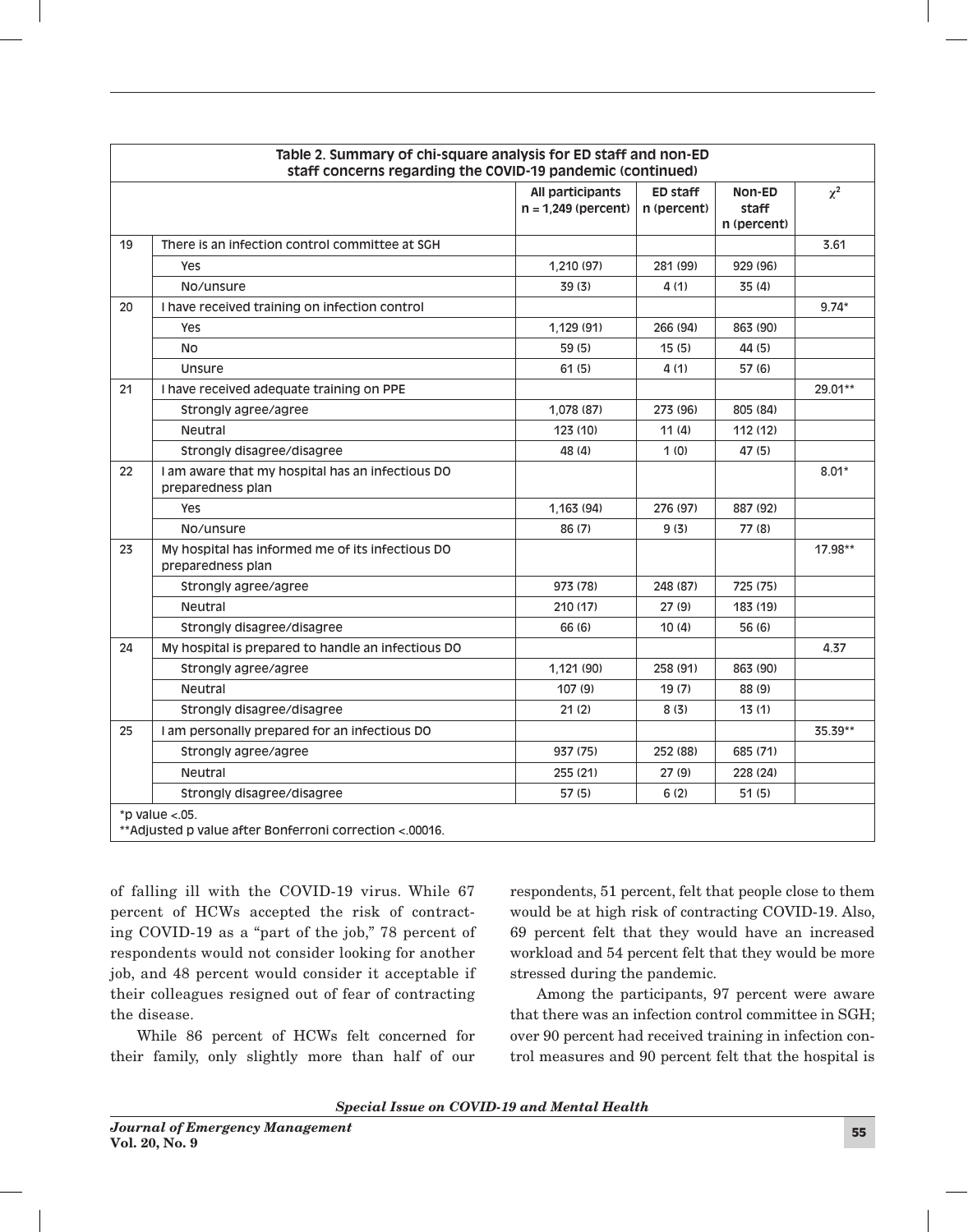prepared to handle an infectious DO while 75 percent felt that they were personally prepared.

## *ED and non-ED staff*

There were significant differences between ED and non-ED staff concerns in terms of the perceived risk of exposure to COVID-19 due to the job, people close to them being at high risk of contracting COVID-19, people avoiding them and their family due to their job, adequate staffing at the workplace to handle the increased demands, and having an increased workload. In addition, significant differences between the two groups were also found for concerns regarding adequate training on personal protective equipment (PPE), hospital informing their staff of their infectious DO preparedness plan, and concerns for whether one was personally prepared for an infectious DO (Figure 2).

Notably, there were significant differences between ED and non-ED staff concerns for being afraid of falling ill with COVID-19, the acceptance of COVID-19 risk exposure, concerns for family and pets, and colleagues resigning due to fear. However, after Bonferroni adjustment, the differences in these concerns between ED and non-ED staff were no longer significant. There were also nonsignificant differences between ED and non-ED staff for concerns

about the present job being too risky and experiencing more stress at work.

### **DISCUSSION**

During emerging infectious DOs, due to the influx of information, HCWs have to adapt and keep abreast with continually changing information as the situation evolves globally. As a result, there exists much concern, uncertainty, and fear among HCWs, which can adversely affect their well-being.<sup>8</sup> Many studies have been done to identify the factors that affect HCWs during pandemics which include their concerns, level of awareness and preparedness to respond.1-15 This study found that despite more than half of HCWs being concerned about themselves and their families being put at risk of COVID-19 and not having adequate staffing while expecting an increased workload, a great proportion of them were willing to continue with their current job. This is consistent with some literature that found similar results among HCWs,3,4,9-11 however, we did not find a significant difference between ED and non-ED staff for concerns with continuing the current job. The higher proportion of ED staff feeling at risk of exposure to the virus in our study is similar to another study comparing the worries and concerns of frontliners versus nonfrontliners in Japan.12 This is expected as undifferentiated



Figure 2. Awareness that the hospital is prepared to handle an infectious disease outbreak, comparing ED and non-ED staff.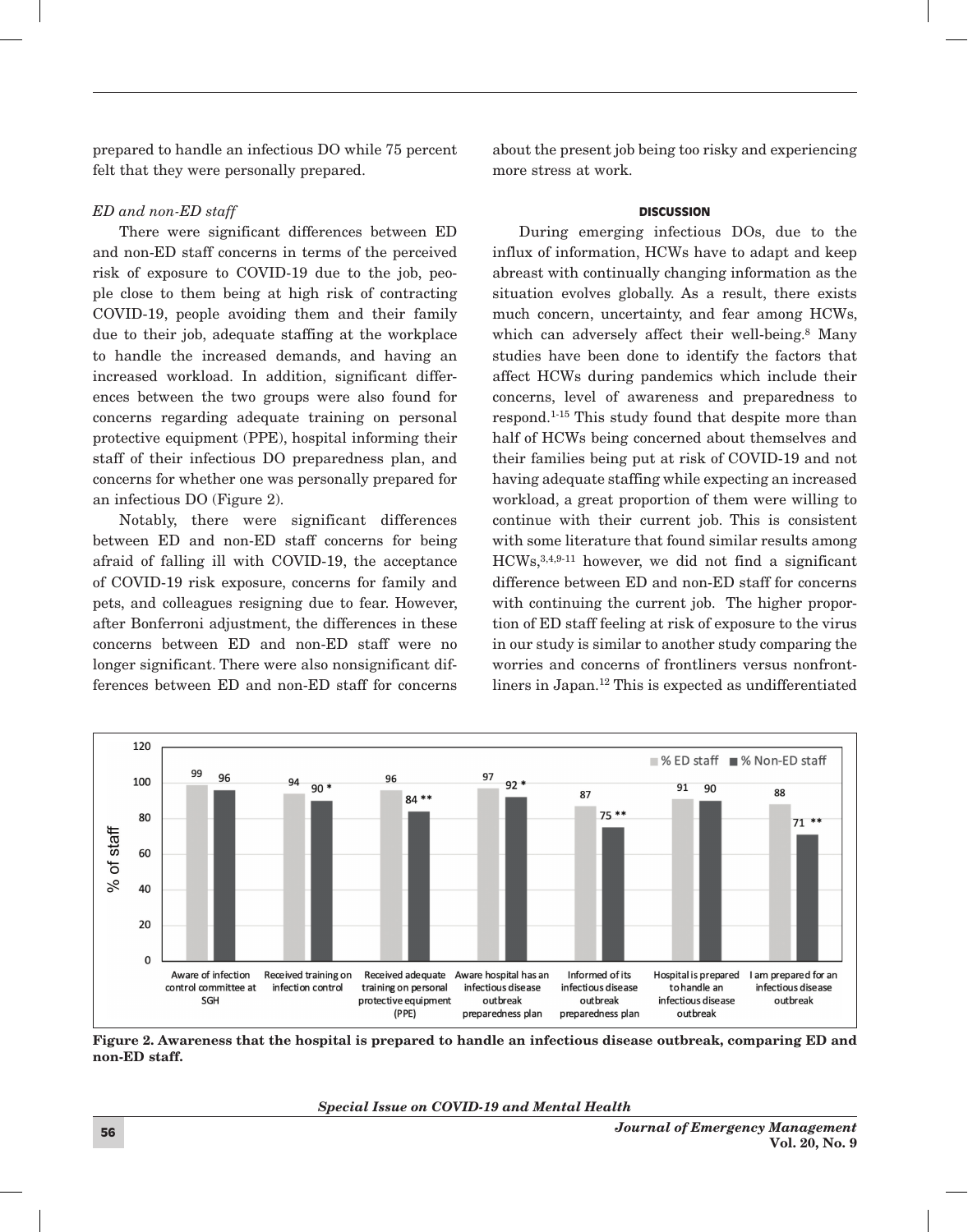cases come through the doors of the ED before a diagnosis or disposition is made and ED staff are not always privy to the epidemiological risk until further questioning or investigations are carried out. During the 2003 SARS outbreak in Singapore, HCWs had contributed to 40 percent of the total SARS cases and healthcare institutions were the source of infection in 73.5 percent of cases.<sup>16</sup> Although SARS occurred nearly 2 decades ago, given the indelible impact it had on HCWs, the perceived risk for getting infected with COVID-19 is understandably high. Our survey was, however, conducted at a time when low numbers of new COVID-19 cases were being detected in the local community and there were no clusters within healthcare institutions. Given the subsequent discovery of a cluster of COVID-19 cases at another government restructured hospital in April 2021, the degree of concern, perceived risk, and response among HCWs could have been vastly different compared to our current findings.

However, some other studies have reported large numbers of HCWs who are unwilling to report to work, especially for infectious DOs as compared to other types of disasters such as environmental and mass casualty events.13 The reasons reported were likely due to fear and concerns for themselves and their family and personal health reasons. In Singapore, we hardly are exposed to mass casualty and environmental disasters with one of the most recent events being the Hotel New World collapse in 1986 with 33 fatalities. However, infectious DOs are no exception to us with at least 18 fatalities during H1N1 and 33 during SARS.17 Hence, our HCWs are likely more psychologically prepared for pandemics than other types of disasters.

Furthermore, the willingness of our HCWs to report for duty during a pandemic could be attributed to the dedicated roles prescribed to them. It has been reported that HCWs would be more willing to report to work during a pandemic when they have clear duties and understand the importance of their role.14 Also, it is suggested that targeting HCWs' perceived risks and addressing them mitigates uncertainty and instills confidence.18 At SGH, we have contingency plans for surges during infectious DOs. For example, in 2020, we converted a multi-storey carpark to a "flu screening area" (FSA) to prepare for the COVID-19 surge. This major task had been in the planning since as early as 2013. During its operational period as an FSA, there were several teams from various disciplines with each team comprising between three and 10 doctors and between 13 and 15 nurses, all given clearly defined roles.19 Some staff were attending to patients, others were the designated swabbers or screeners while ancillary personnel such as porters, drivers, and security also had their specific roles. In addition, daily emails containing information on the global and local COVID-19 situation were sent to all staff and frequent bulletins were tailored for ED personnel. Positive cases among healthcare staff were also shared by hospital administration to all other staff, which kept everyone updated and aware. This could also have had a positive psychological impact on HCWs that while isolated cases are picked up amongst staff, adequate measures and actions were undertaken by the institution to contain the situation. This reflects on organisational transparency, which has also been reported to be another key element in mitigating HCWs' stress and concerns during a pandemic.<sup>8</sup>

Our results are consistent with other studies in that while HCWs themselves personally would not look for another job during a pandemic, they are more willing to accept if their colleagues resigned out of fear.3,4,6 This phenomenon has been attributed to a sense of "duty of care," which is believed to be high among HCWs, owing to the nature of our jobs. This sense of duty, however, appears not to extend to their colleagues as it is laden with expectations and possible risks to one's health.<sup>20</sup> This disconnect paradigm can have a negative psychological impact on HCWs leading to burnout and increased stress levels.

Interestingly, our study shows a lower rate of HCWs thinking of looking for another job as compared to other studies.3,4,6,15 This is likely due to their belief that the hospital is prepared to handle an infectious DO as SGH's experience with previous pandemics has led to a myriad of improvements including, but not limited to, ensuring adequate stockpiling of equipment including PPE for all HCWs, increase in the number of isolation wards, development of a fever area in ED, and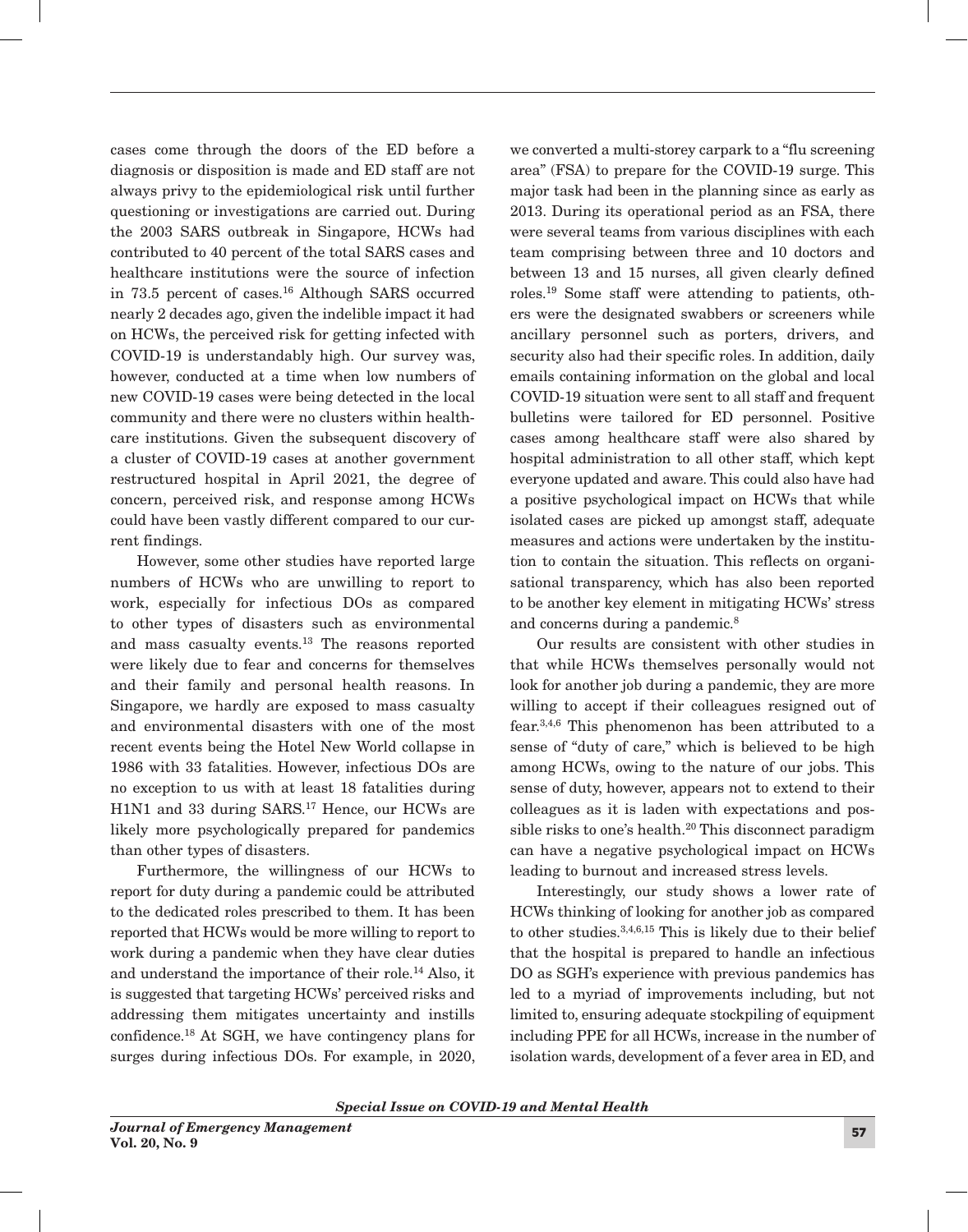streamlining of processes such as screening of patients and visitors at entry points. As a response to the 2003 SARS outbreak, in SGH Department of Emergency Medicine a dedicated fever area was created to see patients suspected of having infectious diseases. This area comprises negative pressure rooms that provide an additional layer of protection for HCWs attending to these patients. Furthermore, as part of building a stronger healthcare system, the number of specialists in infectious diseases and emergency medicine in Singapore has risen significantly to provide expertise in these areas of concern.19 Evidently, much effort, meticulous thought, and planning have been put in by the hospital and the healthcare sector as a whole, which are likely the reasons a large number of our respondents were confident that the hospital is prepared to manage the pandemic. These numbers are comparatively larger than the locally published data that were issued previously.3,4 Steadfast command and control from hospital administrators and at the government level is also important to instill confidence in HCWs.21 The lack of which became apparent as some public health systems reported being on the verge of collapse due to shortage of PPE, equipment, and lack of safe working environments for HCWs that expectedly would have a negative impact on the preparedness and willingness of HCWs to work during pandemics.<sup>12,22</sup>

Despite reports and studies of HCWs being shunned and ostracized as they may be seen as a risk to other people, our study shows a lower proportion feeling in that way.3,4,6,23 This could be due to the increased awareness among the public and the recognition of HCWs' efforts during the pandemic, ranging from the local government's announcement of salary increments for certain groups of HCWs to overt cheering and applause.24,25 These factors could have had an indelible impact on them, leading to a more positive perception of their role as HCWs.

Compared to non-ED, staff working in ED bear the brunt of the COVID-19 pandemic with heightened fears and apprehension as shown in our study. This is demonstrated by the high degree of dedication and commitment to caring for patients even though they anticipated higher workloads and lack of manpower. Despite these factors, they reported being less

stressed. The factors that contribute to this steadfastness in responding to the COVID-19 pandemic are difficult to fathom but could be attributed to the "duty of care" discussed earlier. Interestingly and contrary to some studies,  $26$  the majority of these individuals were females, nurses, and having not been through previous outbreaks, understandably might not have been expected to stand up to the challenges posed. The findings suggest that support from higher management and transparency in risk communications may be vital in empowering HCWs in times of adversity.

## LIMITATIONS

Due to the method of dissemination of the survey, we were not able to identify the base number of participants, therefore limiting the response rate calculation. Given the cross-sectional nature of the study, there could have been sampling bias with a volunteer effect as there might have been differences between those who responded and those who did not. Lastly, the generalizability of our results could be increased if we had surveyed HCWs across various other healthcare institutions in Singapore with different leadership and encounters. Despite these limitations, we believe that our study has provided insights into the concerns and perceptions of HCWs with a special focus on comparing ED versus non-ED staff.

#### **CONCLUSION**

HCWs are a vital and precious resource that needs to be given due attention. While there may be subtle differences in perceptions, concerns, and readiness between ED and non-ED HCWs, they need to be given equal importance as one cannot function without the other. Assessing their level of readiness in pandemics and other types of disasters is also crucial to identify weaknesses and rectify them. We also highlight the importance of good leadership and foresight as the overarching pillars to support and prepare HCWs for future crises.

#### ACKNOWLEDGMENTS

*We would like to express our deepest gratitude to Ms. Xin Xiaohui, Senior Research Manager and Ms. Lim Shu Rong,* 

*Special Issue on COVID-19 and Mental Health*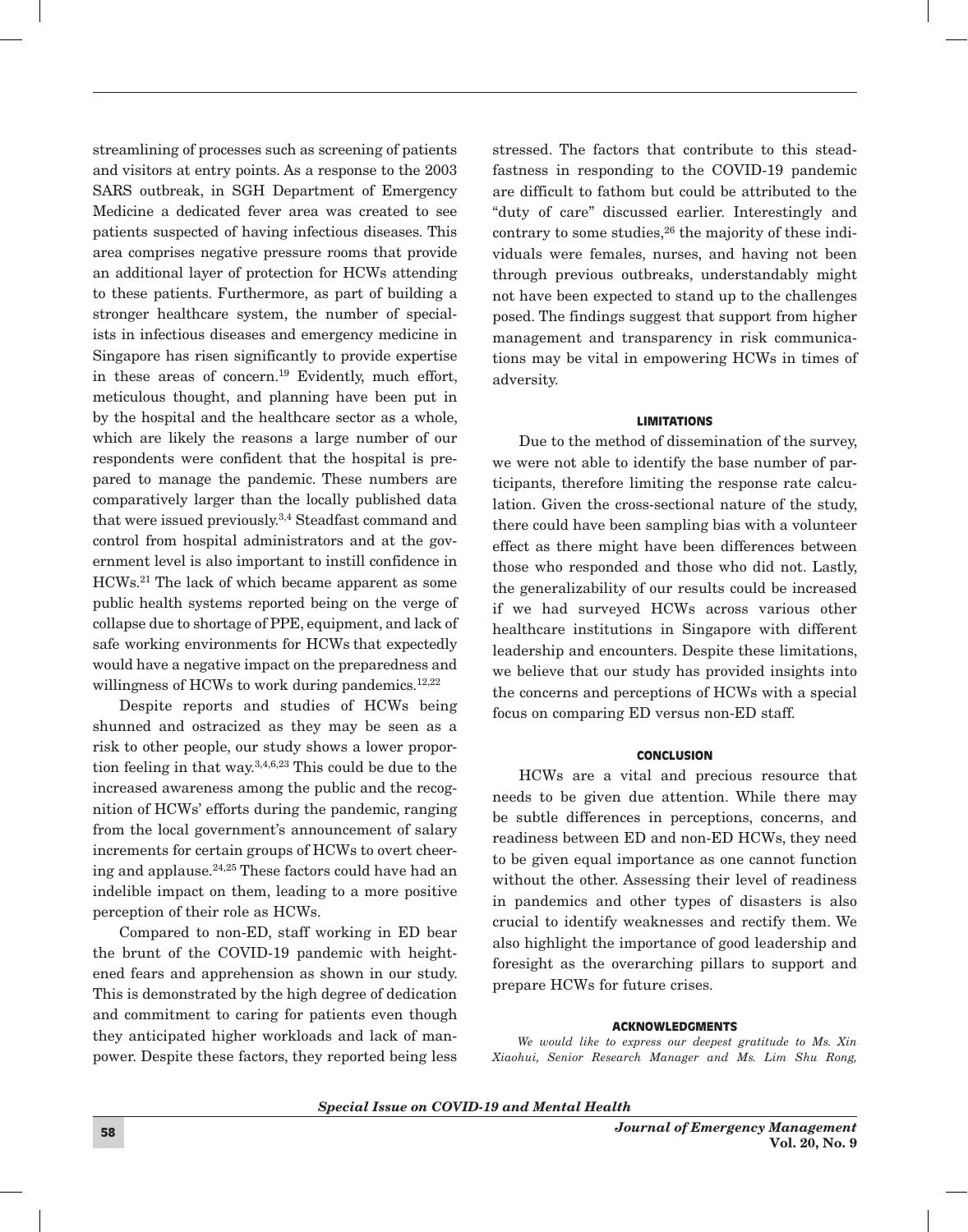*Research Associate from Health Services Research Unit (HSRU), Singapore General Hospital (SGH), for assisting us with the statistical analysis and their unwavering support and Ms. Permeen A.M. Yusoff from Research Office, SGH, for her invaluable assistance in manuscript editing.*

Author contributions: *Jeevan Raaj Thangayah contributed to the literature research, information collation, and manuscript writing; Aliviya Dutta contributed to data collection and survey dissemination; and R. Ponampalam provided general oversight and revision of the manuscript.*

Jeevan Raaj Thangayah, MMed (EM), MRCEM, Department of Emergency Medicine, Singapore General Hospital, Singapore. ORCID: https:// orcid.org/0000-0002-6272-187X.

Aliviya Dutta, PGFEM, MRCEM, Department of Emergency Medicine, Singapore General Hospital, Singapore. ORCID: https://orcid.org/ 0000-0001-7837-5425.

R. Ponampalam, FRCS (A&E), FAMS, GDOM, Department of Emergency Medicine, Singapore General Hospital, Singapore. ORCID: https:// orcid.org/ 0000-0002-5813-2044.

#### REFERENCES

1. Barnett DJ, Balicer RD, Thompson CB, et al.: Assessment of local public health workers' willingness to respond to pandemic influenza through application of the extended parallel process model. *PLoS One*. 2009; 4(7): e6365. DOI:10.1371/journal.pone.0006365. PMID: 19629188; PMCID: PMC2711331.

2. Balicer RD, Barnett DJ, Thompson CB, et al.: Characterizing hospital workers' willingness to report to duty in an influenza pandemic through threat- and efficacy-based assessment. *BMC Public Health*. 2010; 10: 436. DOI:10.1186/1471-2458-10-436. PMID: 20659340; PMCID: PMC2918559.

3. Wong TY, Koh GC, Cheong SK, et al.: Concerns, perceived impact and preparedness in an avian influenza pandemic—A comparative study between healthcare workers in primary and tertiary care. *Ann Acad Med Singap*. 2008; 37(2): 96.

4. Cheong SK, Wong TY, Lee HY, et al.: Concerns and preparedness for an avian influenza pandemic: A comparison between community hospital and tertiary hospital healthcare workers. *Ind Health*. 2007; 45: 653-661. DOI:10.2486/indhealth.45.653.

5. Koh D, Lim MK, Chia SE, et al.: Risk perception and impact of Severe Acute Respiratory Syndrome (SARS) on work and personal lives of healthcare workers in Singapore: What can we learn? *Med Care*. 2005; 43(7): 676-682. DOI:10.1097/01.mlr.0000167181.36730. cc. PMID: 15970782.

6. Chaudhary FA, Ahmad B, Ahmad P, et al.: Concerns, perceived impact, and preparedness of oral healthcare workers in their working environment during COVID-19 pandemic. *J Occup Health*. 2020; 62(1): e12168. DOI:10.1002/1348-9585.12168.

7. Galletta M, Piras I, Finco G, et al.: Worries, preparedness, and perceived impact of COVID-19 pandemic on nurses' mental health. *Front Public Health*. 2021; 9: 566700. DOI:10.3389/ fpubh.2021.566700. PMID: 34123979; PMCID: PMC8187773.

8. Norful AA, Rosenfeld A, Schroeder K, et al.: Primary drivers and psychological manifestations of stress in frontline healthcare workforce during the initial COVID-19 outbreak in the United States. *Gen Hosp Psychiatry.* 2021; 69: 20-26. DOI:10.1016/j.gen-

hosppsych.2021.01.001. Epub January 10, 2021. PMID: 33485091; PMCID: PMC7836752.

9. Shaw KA, Chilcott A, Hansen E, et al.: The GP's response to pandemic influenza: A qualitative study. *Fam Pract*. 2006; 23: 267- 272. DOI:10.1093/fampra/cml014.

10. Hogg W, Huston P, Martin C, et al.: Enhancing public health response to respiratory epidemics: Are family physicians ready and willing to help? *Can Fam Physician*. 2006; 52: 1254-1260.

11. Ehrenstein BP, Hanses F, Salzberger B: Influenza pandemic and professional duty: Family or patients first? A survey of hospital employees. *BMC Public Health*. 2006; 6: 311. DOI:10.1186/1471- 2458-6-311.

12. Sahashi Y, Endo H, Sugimoto T, et al*.*: Worries and concerns among healthcare workers during the coronavirus 2019 pandemic: A web-based cross-sectional survey. *Humanit Soc Sci Commun*. 20121; 8: 41. DOI:10.1057/s41599-021-00716-x.

13. Qureshi K, Gershon RRM, Sherman MF, et al.: Health care workers' ability and willingness to report to duty during catastrophic disasters. *J Urban Health*. 2005; 82(3): 378-388. DOI:10.1093/jurban/jti086.

14. Balicer RD, Omer SB, Barnett DJ, et al.: Local public health workers' perceptions toward responding to an influenza pandemic. *BMC Public Health*. 2006; 6: 99. DOI:10.1186/1471- 2458-6-99.

15. Shiao JS, Koh D, Lo LH, et al.: Factors predicting nurses' consideration of leaving their job during the SARS outbreak. *Nurs Ethics*. 2007; 14(1): 5-17. DOI:10.1177/0969733007071350. PMID: 17334166.

16. Goh KT, Cutter J, Heng BH: Epidemiology and control of SARS in Singapore. *Ann Acad Med Singap.* 2006; 35: 301.

17. Allen Yu-Hung LAI, Seck L Tan: *Impact of Disasters and Disaster Risk Management in Singapore: A Case Study of Singapore's Experience in Fighting the SARS Epidemic*. Working Papers DP-2013-14. Economic Research Institute for ASEAN and East Asia (ERIA), 2013.

18. Barnett DJ, Balicer RD, Blodgett DW, et al.: Applying risk perception theory to public health workforce preparedness training. *J Public Health Manag Pract*. 2005; 11 (6 Suppl): S33-S37. DOI:10.1097/00124784-200511001-00006.

19. Thangayah JR, Kiat KTB, Han LS: COVID-19 in Singapore: Our experience as a country, and at Singapore General Hospital's Department of Emergency Medicine. *J Acute Med*. 2021; 11(1): 1-11. DOI:10.6705/j.jacme.202103\_11(1).0001. PMID: 33928010; PMCID: PMC8075969.

20. Sokol DK: Virulent epidemics and scope of healthcare workers' duty of care. *Emerg Infect Dis*. 2006; 12(8): 1238-41. DOI:10.3201/ eid1208.060360. PMID: 16965703; PMCID: PMC3291234.

21. Obrien N, Flott K, Durkin M: COVID-19: leadership on the frontline is what matters when we support healthcare workers. *Int J Qual Health Care*. 2021 Feb 20;33(1):mzaa153. DOI:10.1093/intqhc/mzaa153. PMID: 33227137; PMCID: PMC7717247.

22. Ranney ML, Griffeth V, Jha AK: Critical supply shortages—The need for ventilators and personal protective equipment during the Covid-19 pandemic. *N Engl J Med*. 2020; 382: e41. DOI:10.1056/ NEJMp2006141.

23. World Health Organization (WHO): Attacks on Health Care in the Context of COVID-19. 2020a. Available at *https://www.who. int/news-room/feature-stories/detail/attacks-onhealth-care-inthe-context-of-covid-19*. Accessed June 10, 2021.

24. Available at *https://www.straitstimes.com/singapore/ singapore-gives-coronavirus-frontliners-a-round-of-applause*. Accessed June 10, 2021.